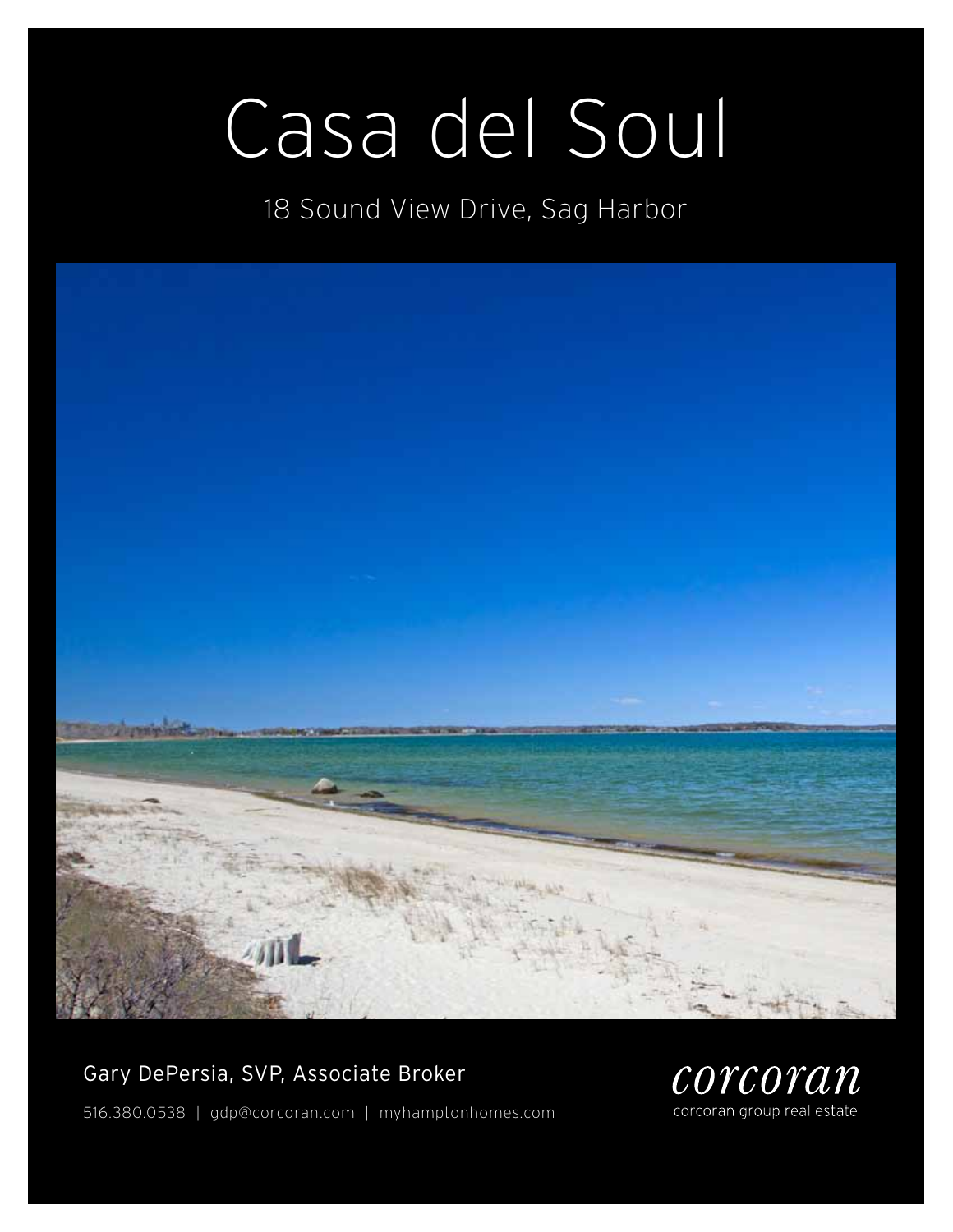## Casa del Soul: Bay, Boating & Sag Harbor Sunsets

Sag Harbor. Aptly named by owners who have called this home for nearly 2 decades, a smart, sexy, 4 bedroom bayside residence is now available for the first time for others to savor warm sunny days and sultry summer nights. Poised along 100+ft of sandy beach, an ultra cool contemporary welcomes all into a sun splashed environment with an open floor plan offering great room with fireplace, dining area and a well equipped kitchen featured in Wine Spectator and Town & Country magazines. A master bedroom with access to the grounds outside anchors one side of the house while 2 bedrooms, office and den/bedroom await on the other. A staircase finds its way to a loft sittng room upstairs with water views and a catwalk leading to a bayside deck. Outside the private grounds wind their way past a unique pavilion, perfect for dining under the stars, to the beach beyond. Swim in warm calm waters or moor your boat offshore for quick jaunts into town or day trips to Sunset Beach and beyond. With shopping and restaurants in Sag Harbor just minutres away, this captivating summer seaside retreat will be the perfect platform to savor all the summer has to offer. MD-LD: \$125K, July \$55K, Aug-LD: \$65K, July-LD: \$110K WEB# 66714





- Built in 1954 (Renovated 1995)

# - 4 Bedrooms

- 3 Bathrooms
- 2 Fireplaces
- Cedar Clap Exterior (Vertical)
- Cedar Flooring - Gas Hot Air (3 Zones)
- Central Air Conditioning
- Town Water with Filter
- Contemporary
- 4,000 SF+/-
- 1.5 Stories
- .61 Acres
- Bayfront
- Private Beach (105' Frontage)
- Mooring Rights
- Office with Fireplace
- TV Den
- 2 Guest Bedrooms
- 2 Common Bathrooms
- Formal Living Room

- 9 +/- Zone Irrigation System

- Alarm Installed

- Pre-Wired for CAT5/Video/Audio

- Outdoor Audio

- Green House and Gardens
- Detached 2-Car Garge

- Private Driveway

## Property Details / Amenities / Features

- Open Kitchen
	- All Stainless Steel
	- GE Refrigerator
	- Stacked Wall Ovens
	- Microwave
	- -Electric Oven
	- Warming Drawer
	- Gas Range
	- Wine Refrigerators
	- Dishwasher
	-

- Master Bedroom Suite with:

- Doors open to waterfront
- Walk-Through Cloests
- Tub
- Shower w/ Steam
- 
- Sauna
- 
- 
- 
- Dining Room
- 

## First Floor

## Second Floor

- Circular Stair Case The State of Loft with Wet Bar The State of Catwalk to Roof Deck

# Living Room